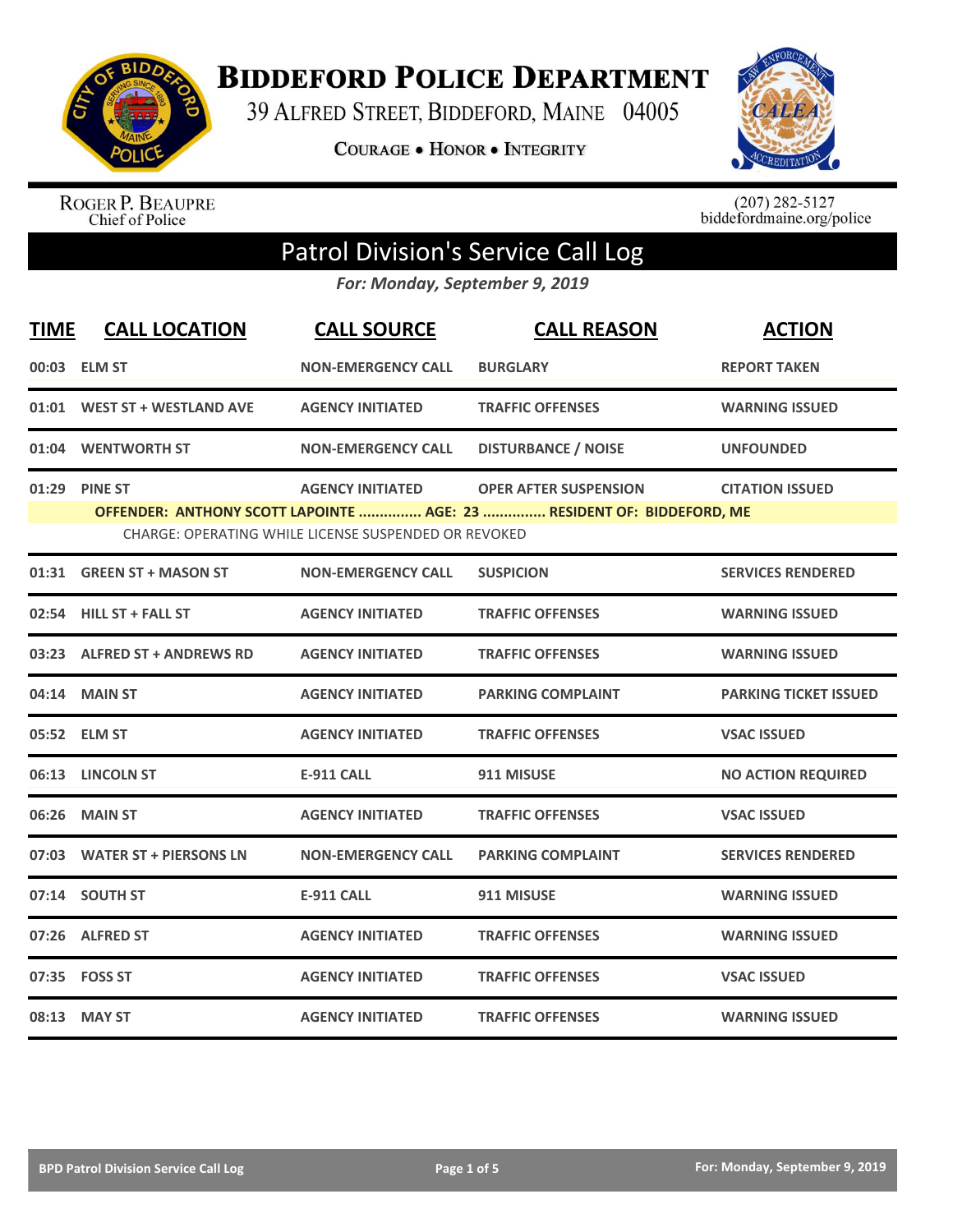| TIME                                                                                                            | <b>CALL LOCATION</b>                 | <b>CALL SOURCE</b>                                       | <b>CALL REASON</b>                                                  | <b>ACTION</b>                |
|-----------------------------------------------------------------------------------------------------------------|--------------------------------------|----------------------------------------------------------|---------------------------------------------------------------------|------------------------------|
|                                                                                                                 | 08:14 FEDERAL ST                     | <b>AGENCY INITIATED</b>                                  | <b>ASSAULT</b>                                                      | <b>CITATION ISSUED</b>       |
|                                                                                                                 | CHARGE: DISORDERLY CONDUCT, FIGHTING |                                                          | OFFENDER: DUSTIN KENNETH KING  AGE: 31  RESIDENT OF: BIDDEFORD, ME  |                              |
|                                                                                                                 |                                      |                                                          | OFFENDER: JOHN JAMES HURRINUS  AGE: 44  RESIDENT OF: TRANSIENT, ME  |                              |
|                                                                                                                 | CHARGE: DISORDERLY CONDUCT, FIGHTING |                                                          |                                                                     |                              |
|                                                                                                                 | 08:15 ST MARYS ST                    | <b>NON-EMERGENCY CALL</b>                                | <b>SUSPICION</b>                                                    | <b>REPORT TAKEN</b>          |
|                                                                                                                 | 08:26 MAPLEWOOD AVE                  | <b>AGENCY INITIATED</b>                                  | <b>TRAFFIC OFFENSES</b>                                             | <b>WARNING ISSUED</b>        |
|                                                                                                                 | 08:38 MAIN ST                        | <b>AGENCY INITIATED</b>                                  | <b>TRAFFIC OFFENSES</b>                                             | <b>WARNING ISSUED</b>        |
|                                                                                                                 | 08:39 QUIMBY ST                      | <b>NON-EMERGENCY CALL</b>                                | <b>PARKING COMPLAINT</b>                                            | <b>SERVICES RENDERED</b>     |
|                                                                                                                 | 08:51 MAPLEWOOD AVE                  | <b>AGENCY INITIATED</b>                                  | <b>TRAFFIC OFFENSES</b>                                             | <b>VSAC ISSUED</b>           |
|                                                                                                                 | 08:51 MAIN ST + BRADBURY ST          | <b>AGENCY INITIATED</b>                                  | <b>TRAFFIC OFFENSES</b>                                             | <b>CITATION ISSUED</b>       |
|                                                                                                                 |                                      | CHARGE: MOTOR VEHICLE SPEEDING: 30+ MPH OVER SPEED LIMIT | OFFENDER: JUVENILE - T  AGE: 17  RESIDENT OF: OLD ORCHARD BEACH, ME |                              |
|                                                                                                                 | 09:05 SOUTH ST                       | <b>AGENCY INITIATED</b>                                  | <b>TRAFFIC OFFENSES</b>                                             | <b>WARNING ISSUED</b>        |
|                                                                                                                 |                                      |                                                          |                                                                     |                              |
|                                                                                                                 | 09:16 ELM ST + ORCHARD ST            | <b>AGENCY INITIATED</b>                                  | <b>ALL OTHER</b>                                                    | <b>SERVICES RENDERED</b>     |
|                                                                                                                 | 09:19 SOUTH ST                       | <b>E-911 CALL</b>                                        | <b>MEDICAL W/ ASSIST</b>                                            | <b>TRANSPORT TO HOSPITAL</b> |
|                                                                                                                 | 09:23 MAIN ST                        | <b>AGENCY INITIATED</b>                                  | <b>THEFT</b>                                                        | <b>REPORT TAKEN</b>          |
|                                                                                                                 | 09:55 ALFRED ST                      | <b>NON-EMERGENCY CALL</b>                                | <b>COURT ORDERED CHECK IN</b>                                       | <b>SERVICES RENDERED</b>     |
|                                                                                                                 | 10:01 ELM ST                         | <b>E-911 CALL</b>                                        | <b>DUPLICATE CALL</b>                                               | <b>NO ACTION REQUIRED</b>    |
|                                                                                                                 | 10:14 BIRCH ST                       | <b>NON-EMERGENCY CALL</b>                                | <b>ATTEMPTED BURGLARY</b>                                           | <b>REPORT TAKEN</b>          |
|                                                                                                                 | <b>10:35 THATCHER BROOK LN</b>       | <b>NON-EMERGENCY CALL</b>                                | <b>SUSPICION</b>                                                    | <b>NO ACTION REQUIRED</b>    |
|                                                                                                                 | 10:55 SACO FALLS WAY                 | <b>NON-EMERGENCY CALL</b>                                | <b>TRESPASSING</b>                                                  | <b>NO VIOLATION</b>          |
|                                                                                                                 | 11:05 BOULDER WAY                    | <b>NON-EMERGENCY CALL</b>                                | <b>SHOPLIFTING</b>                                                  | <b>CITATION ISSUED</b>       |
| OFFENDER: JOHN MCKEW  AGE: 29  RESIDENT OF: SCARBOROUGH, ME<br>CHARGE: THEFT BY UNAUTHORIZED TAKING OR TRANSFER |                                      |                                                          |                                                                     |                              |
|                                                                                                                 | 11:07 SACO FALLS WAY                 | <b>NON-EMERGENCY CALL</b>                                | <b>CHECK WELFARE</b>                                                | <b>SERVICES RENDERED</b>     |
|                                                                                                                 | 11:18 GUINEA RD                      | <b>NON-EMERGENCY CALL</b>                                | <b>SUSPICION</b>                                                    | <b>NO ACTION REQUIRED</b>    |
|                                                                                                                 | 11:43 ALFRED ST                      | <b>NON-EMERGENCY CALL</b>                                | <b>ARTICLES LOST/FOUND</b>                                          | <b>SERVICES RENDERED</b>     |
|                                                                                                                 | 11:44 ALFRED ST                      | <b>WALK-IN AT STATION</b>                                | <b>CHECK WELFARE</b>                                                | <b>TRANSPORT TO HOSPITAL</b> |
|                                                                                                                 | 12:16 SHOPS WAY + MARINER WAY        | <b>AGENCY INITIATED</b>                                  | <b>TRAFFIC OFFENSES</b>                                             | <b>VSAC ISSUED</b>           |
|                                                                                                                 |                                      |                                                          |                                                                     |                              |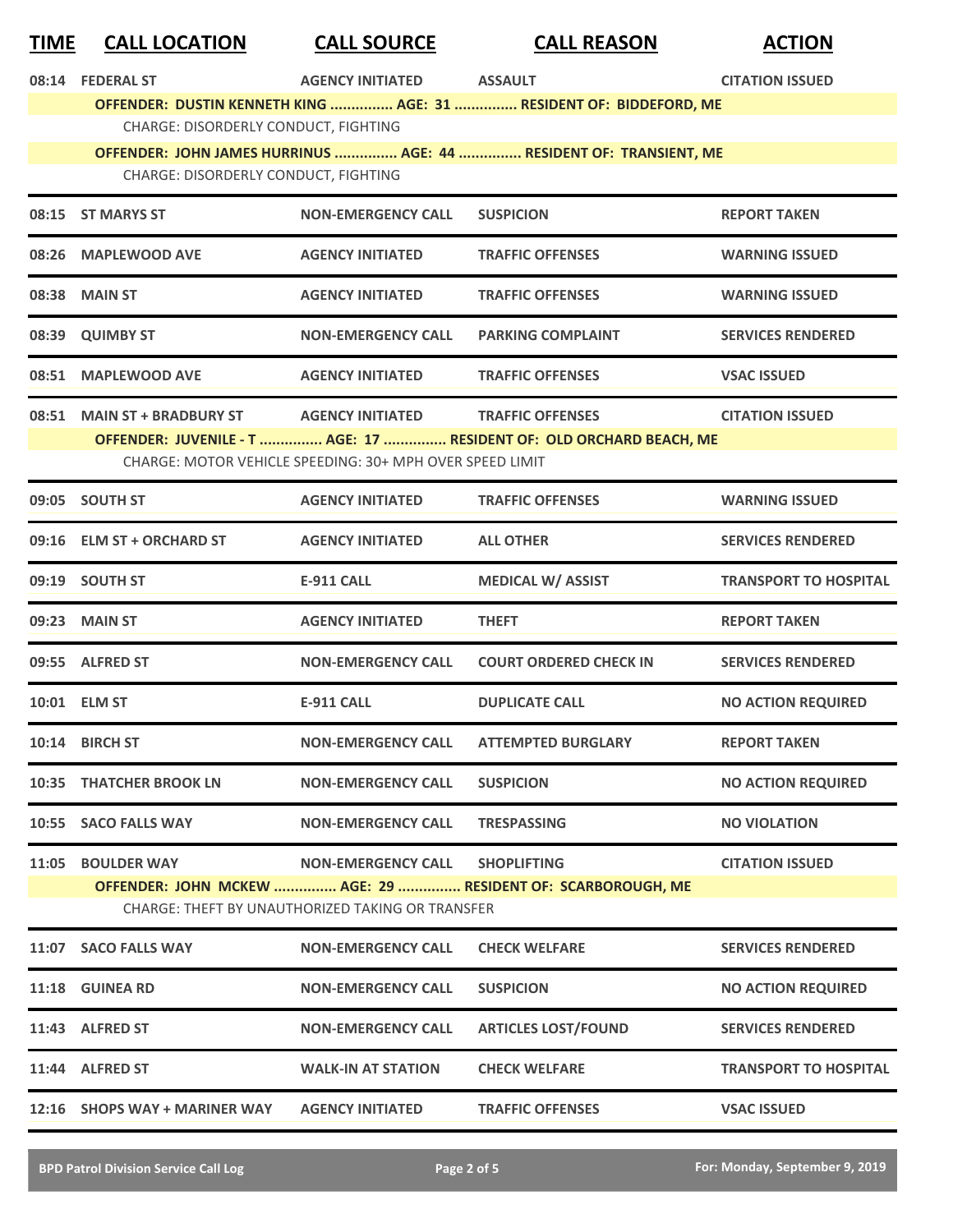| <b>TIME</b> | <b>CALL LOCATION</b>                                                                                                             | <b>CALL SOURCE</b>        | <b>CALL REASON</b>            | <b>ACTION</b>               |  |
|-------------|----------------------------------------------------------------------------------------------------------------------------------|---------------------------|-------------------------------|-----------------------------|--|
|             | <b>12:20 MAIN ST</b>                                                                                                             | <b>AGENCY INITIATED</b>   | <b>TRAFFIC OFFENSES</b>       | <b>WARNING ISSUED</b>       |  |
|             | 12:22 SUMMER ST                                                                                                                  | <b>WALK-IN AT STATION</b> | <b>PAPERWORK</b>              | <b>SERVICES RENDERED</b>    |  |
|             | 12:32 MAIN ST + MAPLEWOOD AVE                                                                                                    | <b>AGENCY INITIATED</b>   | <b>TRAFFIC OFFENSES</b>       | <b>WARNING ISSUED</b>       |  |
|             | 12:38 CHERRYFIELD AVE                                                                                                            | <b>AGENCY INITIATED</b>   | <b>PAPERWORK</b>              | <b>PAPERWORK NOT SERVED</b> |  |
|             | 12:39 SOUTH ST                                                                                                                   | <b>AGENCY INITIATED</b>   | <b>TRAFFIC OFFENSES</b>       | <b>WARNING ISSUED</b>       |  |
|             | 12:40 BOULDER WAY                                                                                                                | <b>NON-EMERGENCY CALL</b> | <b>THEFT</b>                  | <b>REPORT TAKEN</b>         |  |
|             | 12:46 SOUTH ST + GLENVIEW DR                                                                                                     | <b>AGENCY INITIATED</b>   | <b>TRAFFIC OFFENSES</b>       | <b>WARNING ISSUED</b>       |  |
|             | 12:58 BRISTOL ST + POOL ST                                                                                                       | <b>NON-EMERGENCY CALL</b> | <b>ANIMAL COMPLAINT</b>       | <b>SERVICES RENDERED</b>    |  |
|             | 13:06 SOUTH ST + RIVER RD                                                                                                        | <b>AGENCY INITIATED</b>   | <b>TRAFFIC OFFENSES</b>       | <b>WARNING ISSUED</b>       |  |
|             | 13:11 ALFRED ST                                                                                                                  | <b>OTHER</b>              | <b>SUSPICION</b>              | <b>REPORT TAKEN</b>         |  |
|             | 13:14 SOUTH ST                                                                                                                   | <b>AGENCY INITIATED</b>   | <b>TRAFFIC OFFENSES</b>       | <b>WARNING ISSUED</b>       |  |
|             | <b>13:22 FORTUNES ROCKS RD</b>                                                                                                   | <b>E-911 CALL</b>         | <b>ANIMAL COMPLAINT</b>       | <b>CALL TRANSFERRED</b>     |  |
| 13:26       | <b>PROSPECT ST</b>                                                                                                               | <b>WALK-IN AT STATION</b> | <b>TRESPASSING</b>            | <b>SERVICES RENDERED</b>    |  |
|             | 13:28 MAPLEWOOD AVE                                                                                                              | <b>AGENCY INITIATED</b>   | <b>FIGHTS</b>                 | <b>REPORT TAKEN</b>         |  |
|             | 13:28 POOL ST                                                                                                                    | <b>NON-EMERGENCY CALL</b> | <b>ANIMAL COMPLAINT</b>       | <b>UNFOUNDED</b>            |  |
|             | 13:29 SOUTH ST + FOX HOLLOW DR                                                                                                   | <b>AGENCY INITIATED</b>   | <b>TRAFFIC OFFENSES</b>       | <b>WARNING ISSUED</b>       |  |
|             | 13:37 SOUTH ST + BROWN FARM RD                                                                                                   | <b>AGENCY INITIATED</b>   | <b>TRAFFIC OFFENSES</b>       | <b>WARNING ISSUED</b>       |  |
|             | 13:37 MEMORIAL DR                                                                                                                | <b>NON-EMERGENCY CALL</b> | <b>FRAUD</b>                  | <b>REPORT TAKEN</b>         |  |
|             | 13:42 ALFRED ST                                                                                                                  | <b>NON-EMERGENCY CALL</b> | <b>COURT ORDERED CHECK IN</b> | <b>SERVICES RENDERED</b>    |  |
|             | 13:43 HAYFIELD RD + SOUTH ST                                                                                                     | <b>AGENCY INITIATED</b>   | <b>TRAFFIC OFFENSES</b>       | <b>VSAC ISSUED</b>          |  |
|             | 14:03 SOUTH ST + FOX HOLLOW DR                                                                                                   | <b>AGENCY INITIATED</b>   | <b>TRAFFIC OFFENSES</b>       | <b>VSAC ISSUED</b>          |  |
|             | 14:14 SOUTH ST + BROWN FARM RD                                                                                                   | <b>AGENCY INITIATED</b>   | <b>TRAFFIC OFFENSES</b>       | <b>VSAC ISSUED</b>          |  |
|             | <b>14:28 BOULDER WAY</b>                                                                                                         | <b>NON-EMERGENCY CALL</b> | <b>SHOPLIFTING</b>            | <b>CITATION ISSUED</b>      |  |
|             | OFFENDER: CHERIE ANN BENEGOSS  AGE: 39  RESIDENT OF: LYMAN, ME<br>CHARGE: THEFT BY UNAUTHORIZED TAKING OR TRANSFER - SHOPLIFTING |                           |                               |                             |  |
|             | 14:30 SOUTH ST                                                                                                                   | <b>AGENCY INITIATED</b>   | <b>TRAFFIC OFFENSES</b>       | <b>VSAC ISSUED</b>          |  |
|             | 14:46 SOUTH ST                                                                                                                   | <b>AGENCY INITIATED</b>   | <b>TRAFFIC OFFENSES</b>       | <b>WARNING ISSUED</b>       |  |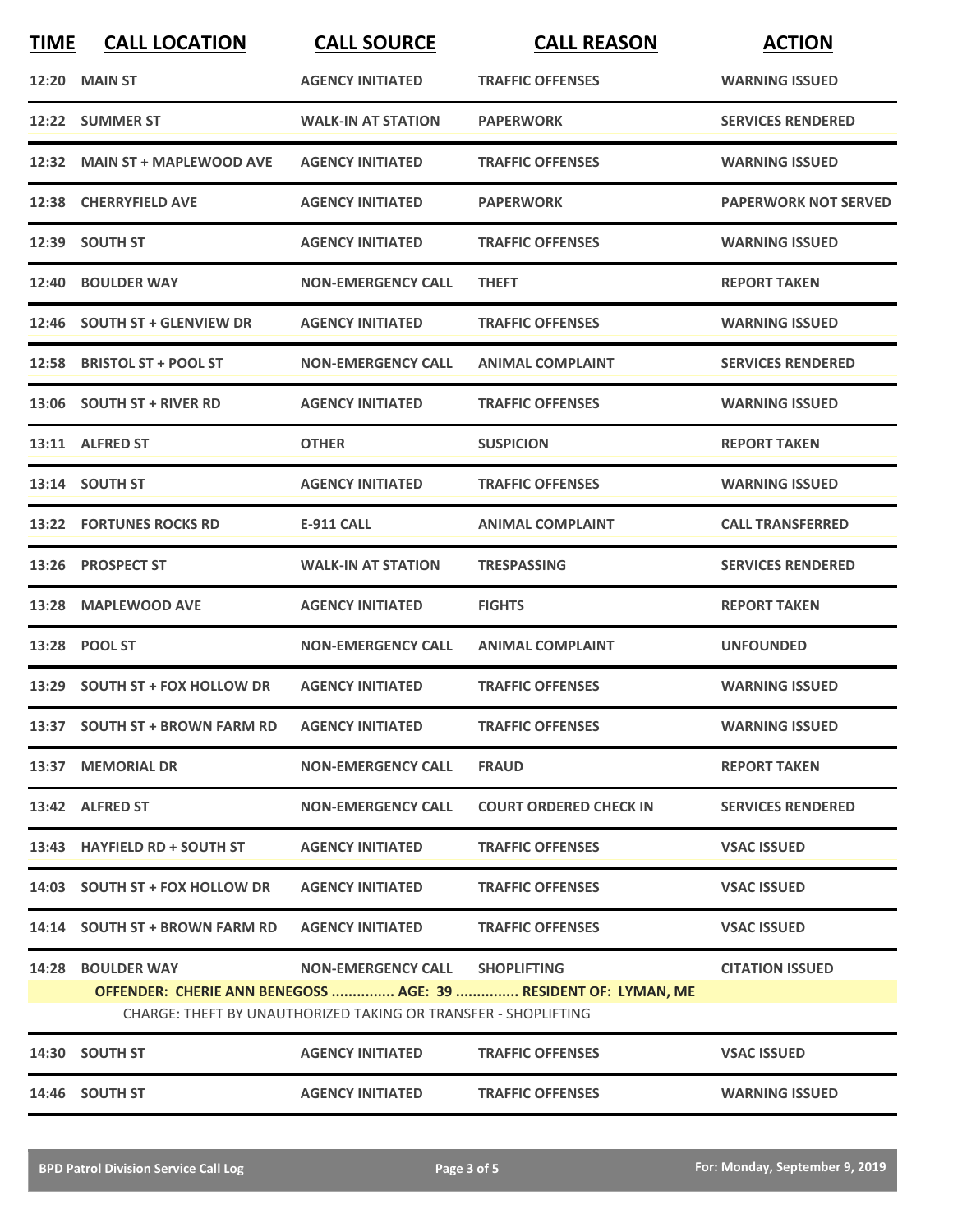| <b>TIME</b>                                                                                                                                                                                  | <b>CALL LOCATION</b>         | <b>CALL SOURCE</b>                                                          | <b>CALL REASON</b>                                                                       | <b>ACTION</b>                |
|----------------------------------------------------------------------------------------------------------------------------------------------------------------------------------------------|------------------------------|-----------------------------------------------------------------------------|------------------------------------------------------------------------------------------|------------------------------|
|                                                                                                                                                                                              | 14:52 KEELY WAY              | <b>E-911 CALL</b>                                                           | 911 MISUSE                                                                               | <b>NO ACTION REQUIRED</b>    |
|                                                                                                                                                                                              | 14:57 SOUTH ST + RIVER RD    | <b>AGENCY INITIATED</b>                                                     | <b>TRAFFIC OFFENSES</b>                                                                  | <b>WARNING ISSUED</b>        |
|                                                                                                                                                                                              | 14:58 HILL ST                | <b>E-911 CALL</b>                                                           | 911 MISUSE                                                                               | <b>SERVICES RENDERED</b>     |
|                                                                                                                                                                                              | 15:08 SOUTH ST               | <b>AGENCY INITIATED</b>                                                     | <b>TRAFFIC OFFENSES</b>                                                                  | <b>VSAC ISSUED</b>           |
|                                                                                                                                                                                              | 15:12 ALFRED ST              | <b>WALK-IN AT STATION</b><br>CHARGE: UNLAWFUL POSSESSION OF FENTANYL POWDER | <b>PAPERWORK</b><br>OFFENDER: JOSEPH NICHOLAS BROWN  AGE: 58  RESIDENT OF: BIDDEFORD, ME | <b>PAPERWORK SERVED</b>      |
|                                                                                                                                                                                              | 15:20 LINCOLN ST             | <b>E-911 CALL</b>                                                           | 911 MISUSE                                                                               | <b>REFERRED OTHER AGENCY</b> |
|                                                                                                                                                                                              | 15:28 SOUTH ST + HIGHLAND ST | <b>AGENCY INITIATED</b>                                                     | <b>TRAFFIC OFFENSES</b>                                                                  | <b>WARNING ISSUED</b>        |
|                                                                                                                                                                                              | 15:35 ALFRED ST              | <b>WALK-IN AT STATION</b>                                                   | <b>PAPERWORK</b>                                                                         | <b>SERVICES RENDERED</b>     |
|                                                                                                                                                                                              | 15:40 SOUTH ST + MCKENNEY DR | <b>AGENCY INITIATED</b>                                                     | <b>TRAFFIC OFFENSES</b>                                                                  | <b>WARNING ISSUED</b>        |
|                                                                                                                                                                                              | 15:57 HILL ST                | <b>AGENCY INITIATED</b>                                                     | <b>TRAFFIC OFFENSES</b>                                                                  | <b>WARNING ISSUED</b>        |
|                                                                                                                                                                                              | 16:02 ALFRED ST              | <b>E-911 CALL</b>                                                           | 911 MISUSE                                                                               | <b>SERVICES RENDERED</b>     |
|                                                                                                                                                                                              | 16:05 CENTER ST              | <b>NON-EMERGENCY CALL</b>                                                   | <b>ASSAULT</b>                                                                           | <b>REPORT TAKEN</b>          |
|                                                                                                                                                                                              | 16:08 ALFRED ST              | <b>NON-EMERGENCY CALL</b>                                                   | <b>THEFT</b>                                                                             | <b>NO VIOLATION</b>          |
|                                                                                                                                                                                              | 16:36 SUMMER ST              | <b>WALK-IN AT STATION</b>                                                   | <b>PAPERWORK</b>                                                                         | <b>SERVICES RENDERED</b>     |
|                                                                                                                                                                                              | 16:59 ALFRED ST + ANDREWS RD | <b>AGENCY INITIATED</b>                                                     | <b>TRAFFIC OFFENSES</b>                                                                  | <b>WARNING ISSUED</b>        |
|                                                                                                                                                                                              | 17:04 ALFRED ST              | <b>WALK-IN AT STATION</b>                                                   | <b>VIOL OF BAIL CONDITIONS</b>                                                           | <b>NO VIOLATION</b>          |
|                                                                                                                                                                                              | 17:17 ALFRED ST              | <b>WALK-IN AT STATION</b>                                                   | <b>COURT ORDERED CHECK IN</b>                                                            | <b>SERVICES RENDERED</b>     |
|                                                                                                                                                                                              | 17:51 ELM ST                 | <b>RADIO</b>                                                                | <b>PRISONER PROCESS</b>                                                                  | <b>ARREST(S) MADE</b>        |
| OFFENDER: JOSHUA C DESCHAINE  AGE: 28  RESIDENT OF: OLD ORCHARD BEACH, ME<br><b>CHARGE: BURGLARY</b><br><b>CHARGE: BURGLARY OF A MOTOR VEHICLE</b><br>CHARGE: VIOLATING CONDITION OF RELEASE |                              |                                                                             |                                                                                          |                              |
|                                                                                                                                                                                              | 18:15 CUTTS ST               | <b>E-911 CALL</b>                                                           | <b>JUVENILE OFFENSES</b>                                                                 | <b>SERVICES RENDERED</b>     |
|                                                                                                                                                                                              | 18:31 FRANKLIN ST            | <b>AGENCY INITIATED</b>                                                     | <b>PARKING COMPLAINT</b>                                                                 | <b>SERVICES RENDERED</b>     |
|                                                                                                                                                                                              | 18:38 HILL ST                | <b>E-911 CALL</b>                                                           | 911 MISUSE                                                                               | <b>SERVICES RENDERED</b>     |